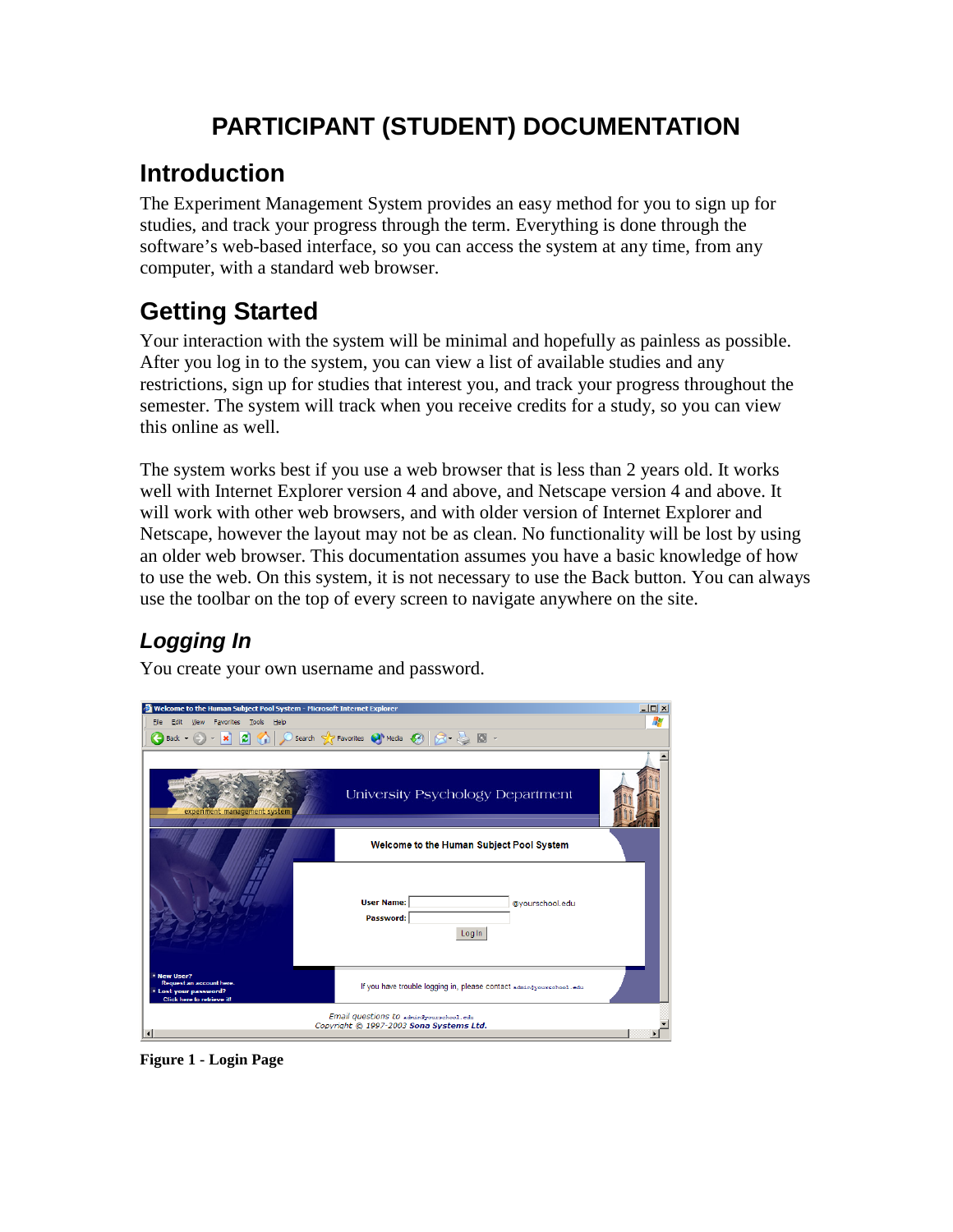Once you login, you will be asked to participate in a pretest. The questions in this survey are used to allow and restrict participation in various studies. If you do not answer one or more of the questions, you may not be eligible for certain studies. After you complete this task, you will see the Main Menu.



**Figure 2 - Main Menu**

Your login (also known as a session) will expire after a certain period of inactivity, usually 20-60 minutes. This is done for security purposes. If this happens, you can always log in again. When you are done using the system, it is better to explicitly log out, to prevent any problems that may arise if someone uses your computer before the session expires. This is especially important if you are using a public computer lab.

#### **Retrieving a Lost Password**

If you have forgotten your password then you may choose to have your password emailed to you. You will see an option on the front login page. Your password will be emailed after you submit the form, and should arrive in your email box momentarily. If you provided an alternate email address (see the Email Address Options section of this documentation), it will be sent there. Otherwise, it will be sent to your main email address, which is derived from your user ID.

### *Logging Out*

When you are done using the system, choose Log Out from the toolbar on the left side to log out. You are now logged out. It is always a good security measure to close all your browser windows as well, especially if you are using a computer that is shared by others.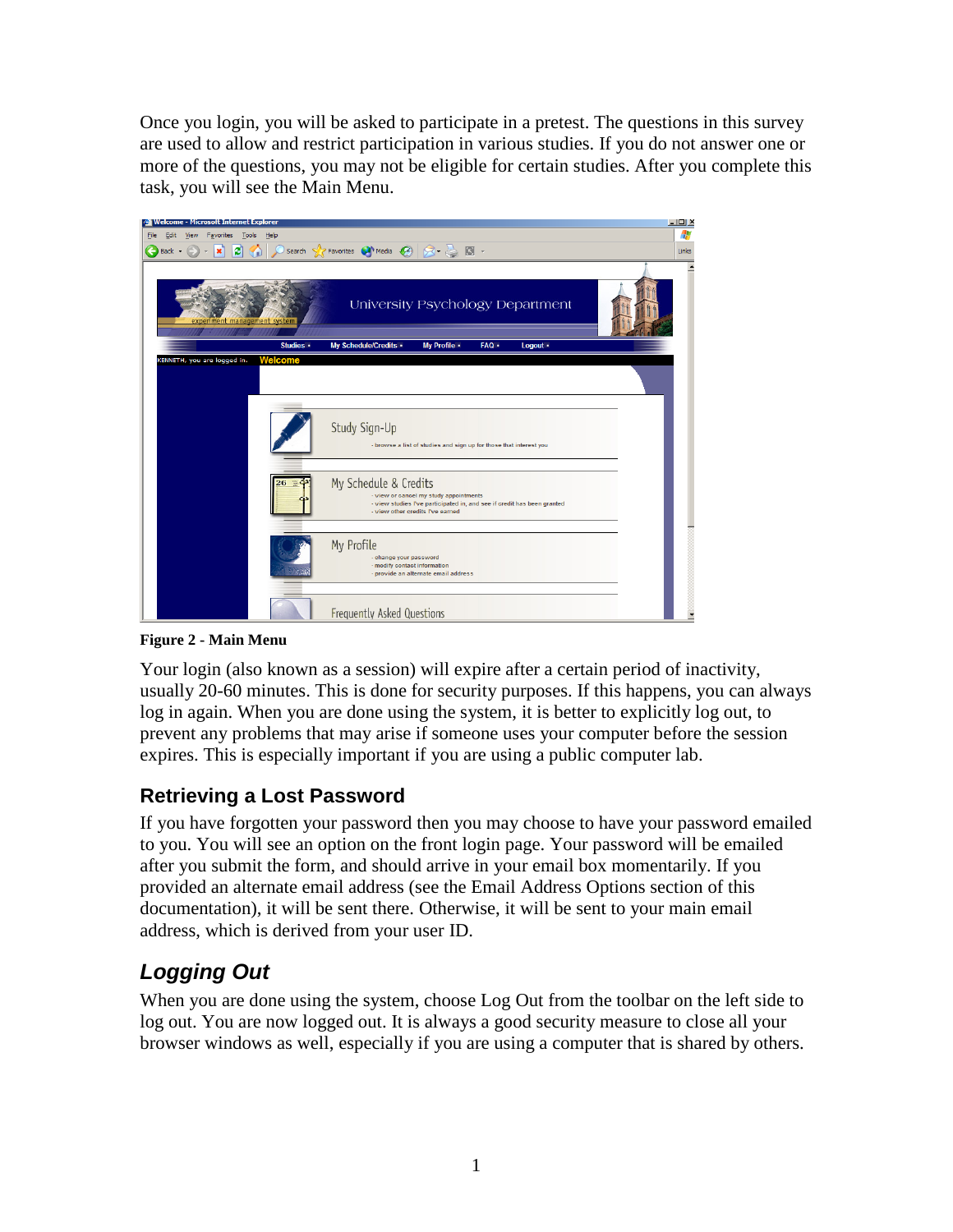### *Changing Your Password and Other Information*

If you would like to change your password or other information about yourself, choose My Profile from the top toolbar. If you would like to change your password, type your new password (twice, for confirmation) in the provided boxes. If you would *not* like to change your password, simply leave these boxes empty.

| My Profile - Microsoft Internet Explorer |                                                                                                                     | $\Box$ D $\times$              |
|------------------------------------------|---------------------------------------------------------------------------------------------------------------------|--------------------------------|
| Edit View Favorites Tools Help<br>File   |                                                                                                                     |                                |
| ←<br>Back -                              | - X C C Search & Favorites @ Media @ 2 & B                                                                          |                                |
|                                          |                                                                                                                     |                                |
|                                          | Fields marked with $a (+)$ are optional.                                                                            |                                |
|                                          | <b>My Profile</b>                                                                                                   |                                |
|                                          |                                                                                                                     | Name ALI ATALIK                |
|                                          | <b>Identity Code 28825</b>                                                                                          |                                |
|                                          | (Experimenters will see only this code, and never your<br>name)                                                     |                                |
|                                          |                                                                                                                     | User ID aatalik@yourschool.edu |
|                                          | <b>New Password</b><br>Enter twice, or leave blank if you do not want to change<br>your password.                   |                                |
|                                          | <b>Student ID # 999000907</b>                                                                                       |                                |
|                                          | Phone Number (+)                                                                                                    |                                |
|                                          | Alternate Email Address (+)<br>If provided, all emails sent to you from the system will<br>be sent to this address. |                                |
|                                          | <b>Credits Earned</b> 0                                                                                             |                                |
|                                          | <b>Credits Required 3</b>                                                                                           |                                |
|                                          | Course(s)                                                                                                           | $-85102N$                      |
|                                          | Pretest Status Completed                                                                                            |                                |
|                                          | Update                                                                                                              |                                |
|                                          |                                                                                                                     |                                |
|                                          |                                                                                                                     |                                |

**Figure 3 - Updating Your Profile**

#### **Email Address Options**

There are certain events in the system which will cause an email notification to be sent to you. Most often, these are notifications that you have received credit for a study, or a confirmation that you have signed up for a study. Your email address is also displayed to the researcher when they view who has signed up for their study, in the event they need to contact you.

You have two choices for your email address. When you update your profile, you will see a box where you may provide an alternate email address. If you provide such an address (this could be a Hotmail account, for instance), this is the address where any notifications will be sent, and this is also the address that will be displayed to researchers.

If you do not supply an alternate email address, the system will derive your email address from your username. Typically, it will add your organization's Internet domain to the end of your user ID to form the address, so if your user ID is "jsmith" and your organization's Internet domain is "yourschool.edu" then it would derive your email address as "jsmith@yourschool.edu".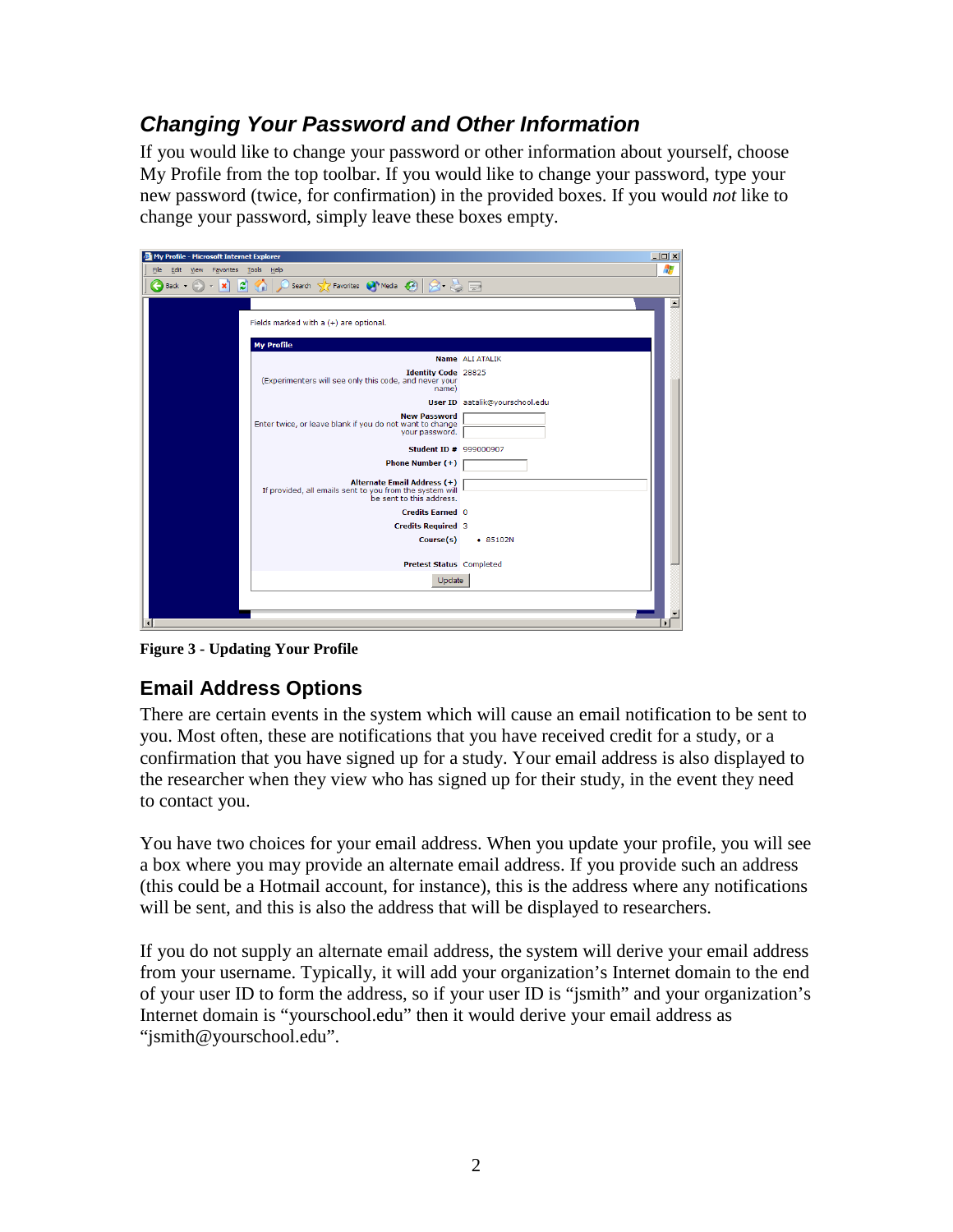# **Studies**

With the system, you may view studies and sign up for those that interest you and where you meet any special requirements. You may cancel your sign-up through the system as well.

You may see some studies that are online studies. You should read the details of these studies closely, but generally you may participate in them online. It is usually assumed you will participate in the study shortly after you sign up for it, though you have until the Participation Deadline Date to participate.

### *Viewing Studies*

To view a list of studies, click on Studies from top toolbar. You will see a list of studies. Studies at UVA are listed using a unique letter-number combination. There will be no descriptions or other information. We suggest you simply choose the study at the top of the list and see whether there are any timeslots that you can attend. If there is one, sign up for it, otherwise try the next study in the list. If there are any restrictions listed, please sign up for the study only if you qualify.

|      | Studies - Microsoft Internet Explorer |                                      |                                                                                                                       |                                                                                                        | $ \Box$ $\times$ |
|------|---------------------------------------|--------------------------------------|-----------------------------------------------------------------------------------------------------------------------|--------------------------------------------------------------------------------------------------------|------------------|
| Eile | Edit View Favorites Tools Help        |                                      |                                                                                                                       |                                                                                                        | Æ                |
|      |                                       |                                      |                                                                                                                       |                                                                                                        | Links            |
|      | KENNETH, you are logged in.           | <b>Studies</b>                       |                                                                                                                       |                                                                                                        |                  |
|      |                                       | <b>Studies</b>                       |                                                                                                                       |                                                                                                        |                  |
|      |                                       | <b>Available?</b>                    | <b>Study Information</b>                                                                                              | <b>Restrictions</b>                                                                                    |                  |
|      |                                       | <b>Timeslots</b><br><b>Available</b> | <b>Color Test</b><br>This will test your ability to see colors in different levels of<br>light                        |                                                                                                        |                  |
|      |                                       | <b>Timeslots</b><br><b>Available</b> | A Expertise in Tactile Pattern Recognition<br>Recognize patterns by touch. Get one credit and \$\$ for 2<br>sessions. |                                                                                                        |                  |
|      |                                       |                                      | <b>Memory Experiment</b><br>(2-Part Study)                                                                            |                                                                                                        |                  |
|      |                                       |                                      | <b>Social Perceptions</b><br>(2-Part Study) You will see a video and answer some<br>questions after viewing it.       | Sign-up password required.<br>subjr Sign-up restrictions<br>(study prerequisites or<br>disqualifiers). |                  |
|      |                                       |                                      | <b>Test Exp for Time</b><br>Time is on my side                                                                        |                                                                                                        |                  |
|      |                                       |                                      | <b>A Interactive Brain Show</b><br>Try out group interactive technology.                                              |                                                                                                        |                  |
|      |                                       |                                      | <b>Perceiving Surface Roughness 2</b><br>Compare the roughness of surfaces with probes.                               | Must be right-handed                                                                                   |                  |
|      |                                       |                                      | Are there words or not?<br>View a stimulus on a screen and determine whether or not a<br>word is present.             |                                                                                                        |                  |
|      |                                       |                                      | <b>Spatial Localization</b><br>You will be indicating the spatial location of a target symbol                         |                                                                                                        |                  |

**Figure 4 - Viewing Studies**

Studies that currently have available participation times (timeslots) will have "TIMESLOTS AVAILABLE" listed next to the name of the study. If no studies have available timeslots, you may want to logon to the system a few days later to see if new timeslots have been added.

To view more information about a study, click on the name of the study.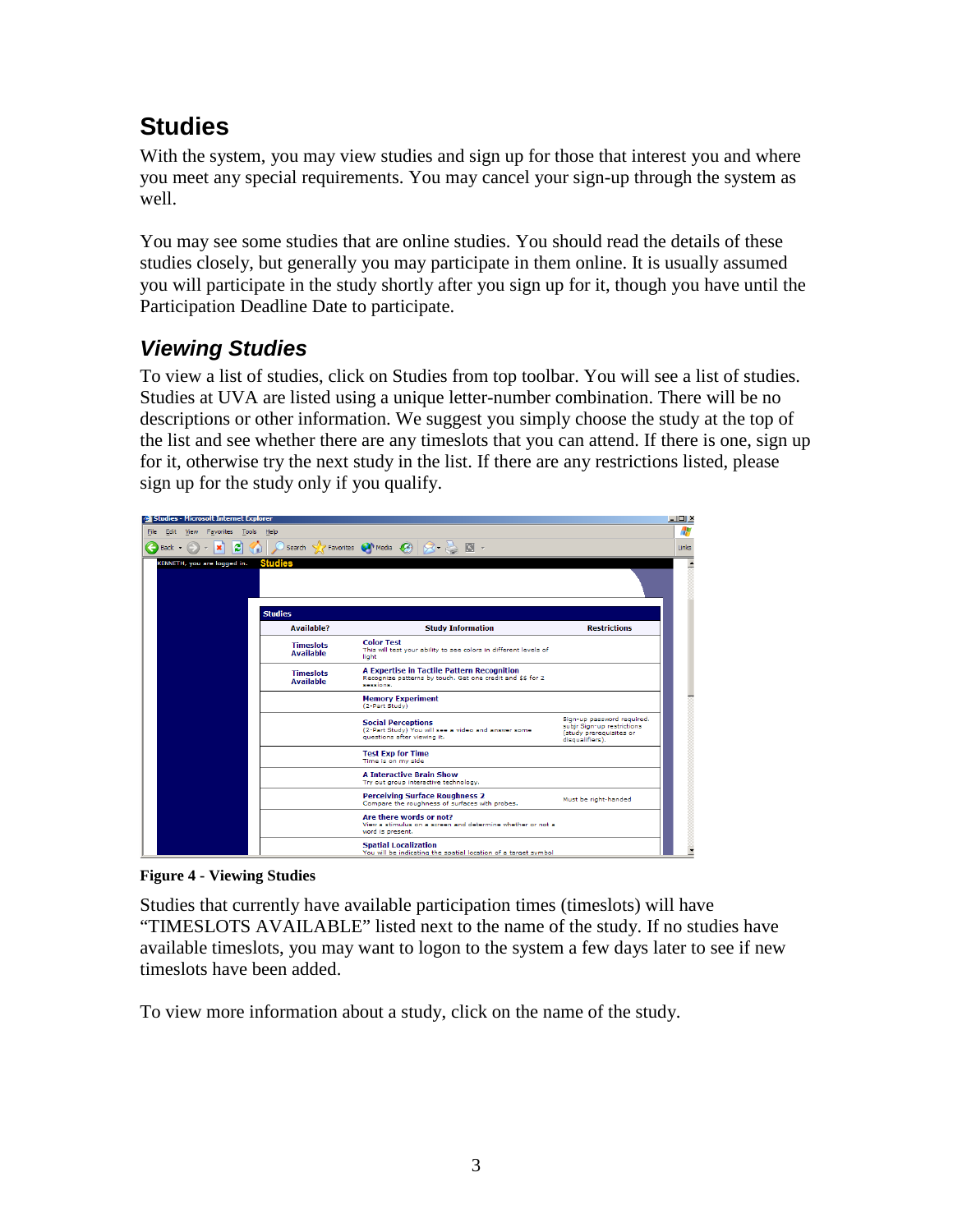#### *Two-Part Studies*

Some studies are two-part studies, where you must sign up for both parts of the study at once, and the two parts must be scheduled a certain number of days apart. These studies will be clearly marked.

### *Online Survey Studies*

Some studies may be online survey studies. If you sign up for one of these studies, you will be taken immediately to the survey. As soon as you complete the survey, you will receive credit.

You may withdraw from the survey at any time. If you withdraw, you will not be granted credit immediately, but the researcher will be sent a notification and they may grant you credit later.

### *Signing Up For Studies*

To sign up to participate in a study, find the study you would like to participate in (see Viewing Studies in this documentation). Click on the study name for more information. You will see a list of any special restrictions or eligibility requirements, as well as a contact person if you have questions about the study.

Some restrictions are automatically enforced by the system. If the study has certain prerequisites or disqualifiers (studies you must *not* have participated in to participate in this study), those will be listed, as well as a note about whether you meet those eligibility requirements.



**Figure 5 - Study Information**

The study may have other restrictions listed as Subject Restrictions. An example of a Subject Restriction is "Left-handed people only." If listed, then the system does *not* enforce this restriction, but you should only sign up for the study if you meet this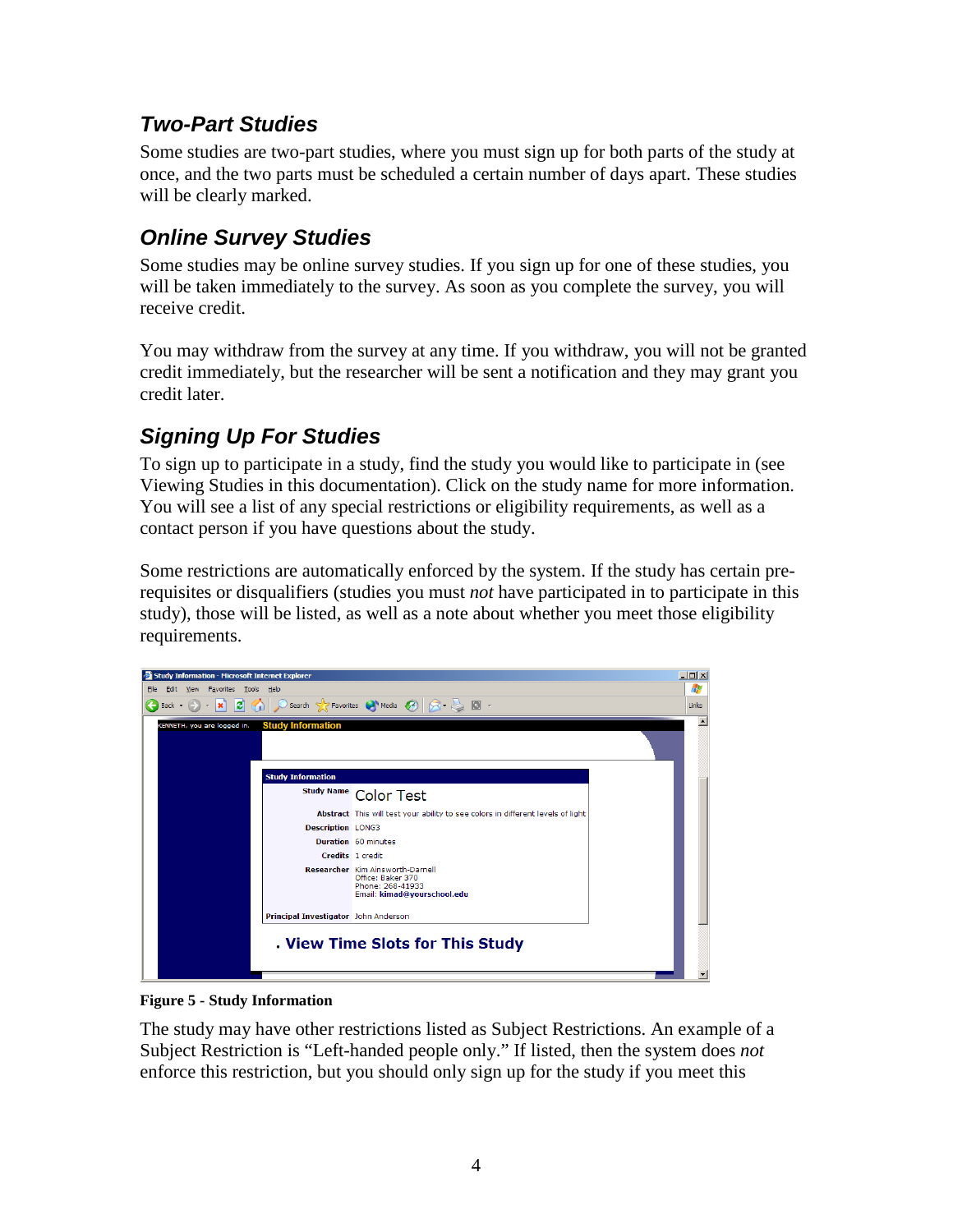restriction. If you sign up for the study and you do not meet the restrictions, you will likely not receive credit for the study, and could face a penalty.

Some studies require a special password to sign up. If this is the case, it will be noted. The researcher should have given you this special password. It is *not* the same as the password you use to login to the system. You will need to enter the special sign-up password just before you click the Sign Up button to sign up for a timeslot.

You may only sign up for a timeslot up until a certain time before that timeslot is scheduled to occur. The system will not show a Sign Up button for timeslots where it is too late to sign up.

| Timeslots for Study - Microsoft Internet Explorer |                                                                                                                                                                                                              |                 |                 |  | $\Box$ D $\bm{\times}$ |
|---------------------------------------------------|--------------------------------------------------------------------------------------------------------------------------------------------------------------------------------------------------------------|-----------------|-----------------|--|------------------------|
| Edit View Favorites Tools Help<br>Eile            |                                                                                                                                                                                                              |                 |                 |  |                        |
|                                                   | $\bigodot$ Back $\cdot$ $\bigodot$ $\cdot$ $\mathbf{x}$ $\bigodot$ $\bigodot$ $\bigodot$ Search $\bigodot$ Favorites $\bigodot$ Media $\bigodot$ $\bigodot$ $\bigodot$ $\cdot$ $\bigodot$ $\bigodot$ $\cdot$ |                 |                 |  | Links                  |
| KENNETH, you are logged in.                       | <b>Timeslots for Study</b>                                                                                                                                                                                   |                 |                 |  |                        |
|                                                   |                                                                                                                                                                                                              |                 |                 |  |                        |
|                                                   | <b>Timeslots</b>                                                                                                                                                                                             |                 |                 |  |                        |
|                                                   | <b>Date</b>                                                                                                                                                                                                  | <b>Location</b> | <b>Sign Up?</b> |  |                        |
|                                                   | Tuesday, September 28, 2004 3:00 PM - 4:00 PM                                                                                                                                                                | <b>There</b>    | Sign Up         |  |                        |
|                                                   | Wednesday, September 29, 2004 3:00 PM - 4:00 PM There                                                                                                                                                        |                 | Sign Up         |  |                        |
|                                                   | Wednesday, September 29, 2004 5:00 PM - 6:00 PM There                                                                                                                                                        |                 | Sign Up         |  |                        |
|                                                   |                                                                                                                                                                                                              |                 |                 |  |                        |
|                                                   |                                                                                                                                                                                                              |                 |                 |  |                        |

**Figure 6 - Study Timeslots**

Once you have determined you meet all the requirements, click on View Timeslots for This Study and you will see a list of available timeslots. Choose a timeslot that is convenient for you, and click Sign Up.

After you click Sign Up, you will see information displayed confirming the time and location of the study you plan to participate in. You will receive an email confirmation as well. You are now signed up for the study. To cancel your sign-up, see Canceling a Sign-Up in this documentation.

### *Canceling a Sign-Up*

If you need to cancel a timeslot you have signed up for, you can do this from the My Schedule and Credits page. Choose the My Schedule/Credits option from top toolbar.

You will see listed all the studies you have signed up for, as well as those you have completed (see the Tracking Your Progress section of this documentation for more information).

Studies you have signed up for that you are allowed to cancel will have a Cancel button next to them. There is a time limit before the study is to occur, when it is too late to cancel. This restriction is listed at the bottom of the page.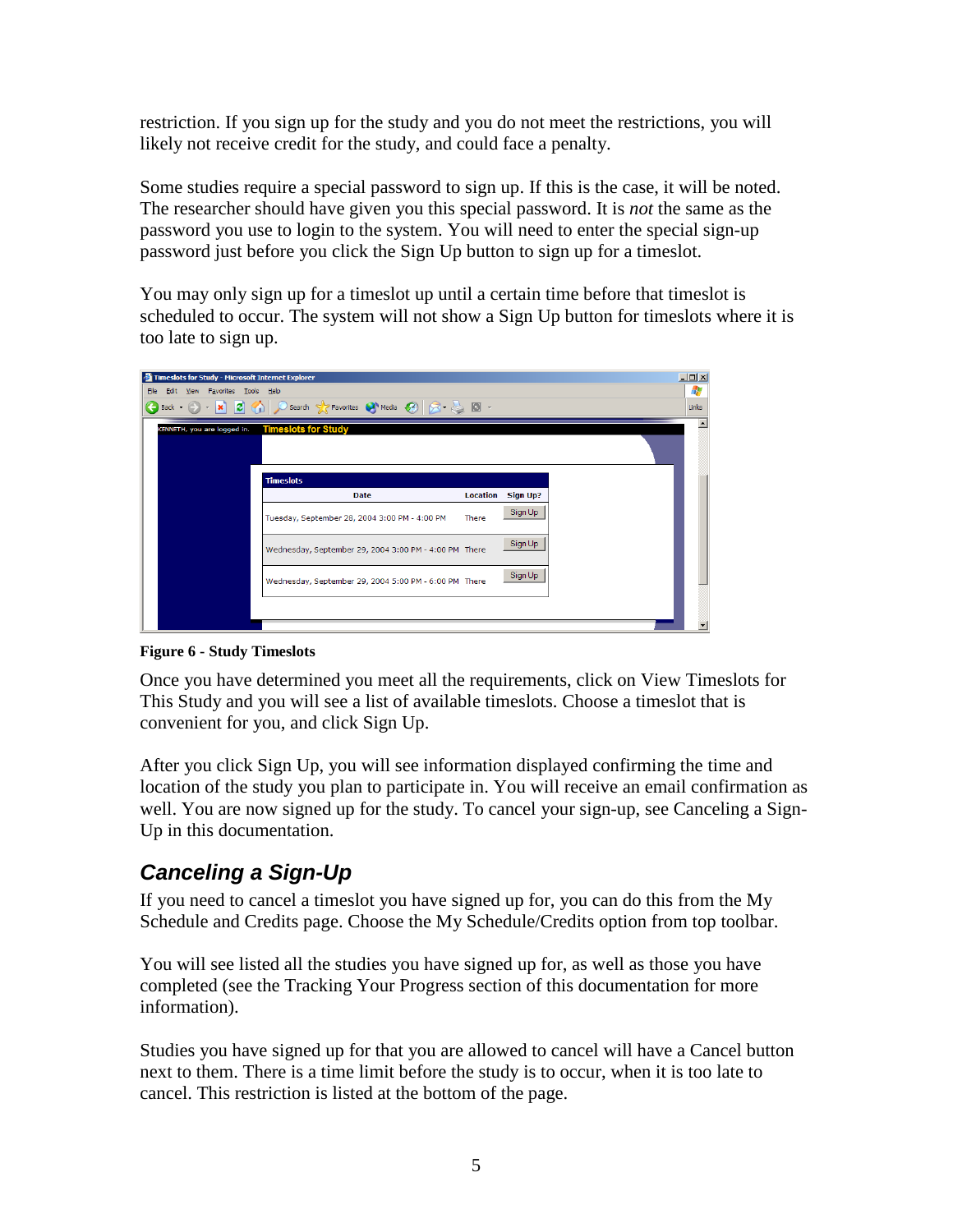

**Figure 7 - Sign-Up Cancellation**

Once you click Cancel to cancel your sign-up, you will see a confirmation page. You will also be warned if your cancellation might affect your ability to participate in other studies you have signed up for, due to pre-requisite restrictions. If the cancellation will affect your ability to participate in another study you are signed up for, it is *your* responsibility to deal with this issue (usually by canceling the depending study as well). The system will warn you, but will not block the cancellation.

Click Yes to cancel your sign-up, and the sign-up will be cancelled.

If you cancel the first part of a two-part study, the second part will also be cancelled. If you cancel the second part of a two-part study, the first part will *not* be cancelled, but you will need to ask the researcher to sign you up for the second part again, if you would like to participate in it at a later date.

# **Tracking Your Progress**

You may track your progress at any time by choosing the My Schedule/Credits option from the top toolbar.

When you view this page, you will see at the top a list of the number of credits you are required to earn, and how many you have earned so far. Below that, if you have signed up for any studies, those are listed as well. In the list of studies, you will see information about your credit status.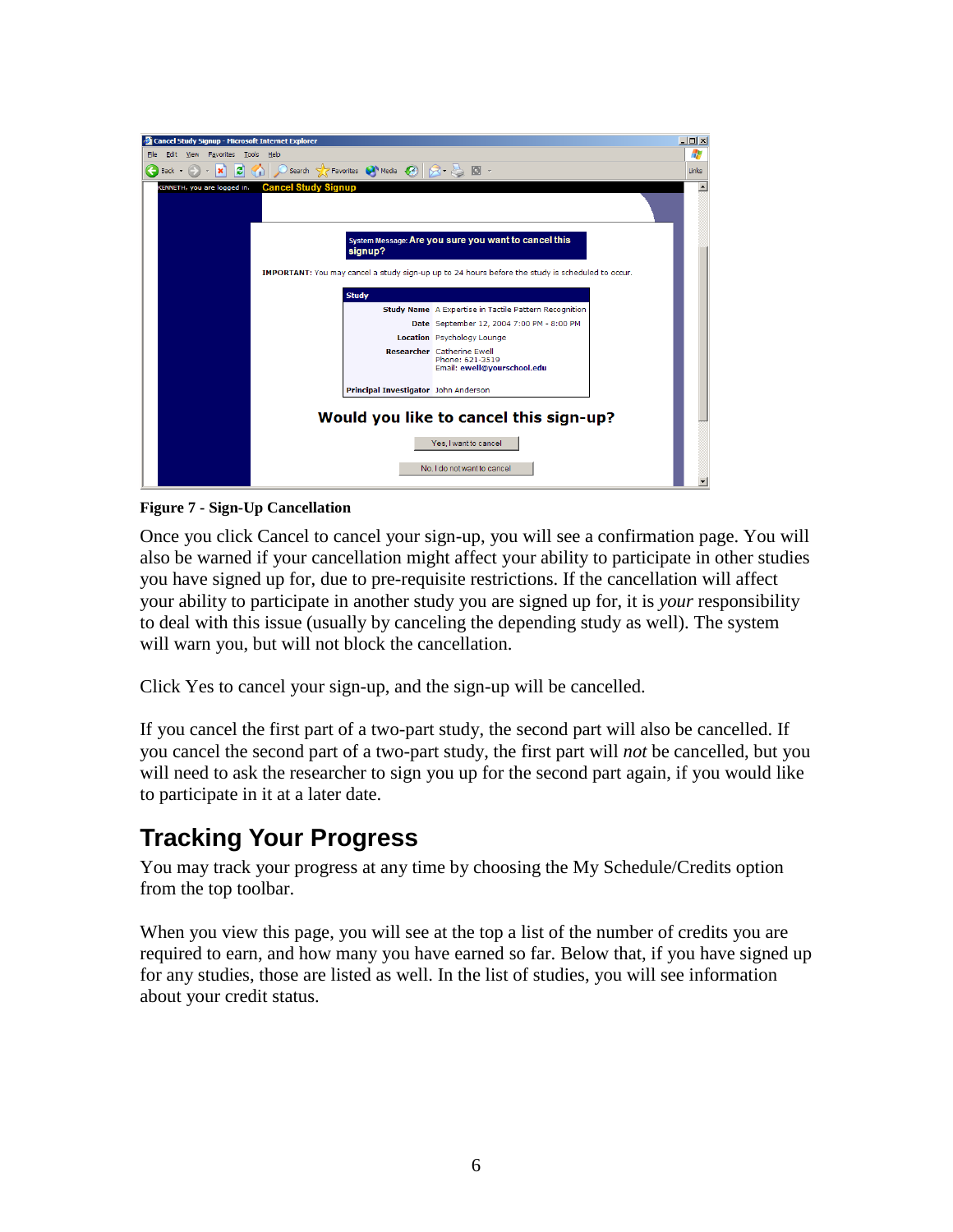|                                                                                                                |                           |  | My Schedule and Credits - Microsoft Internet Explorer                                                                      |                                                     |                           |                                                 |                    |                         |   | $\Box$ d $\times$ |
|----------------------------------------------------------------------------------------------------------------|---------------------------|--|----------------------------------------------------------------------------------------------------------------------------|-----------------------------------------------------|---------------------------|-------------------------------------------------|--------------------|-------------------------|---|-------------------|
| Edit View Favorites Tools<br>File<br>Help                                                                      |                           |  |                                                                                                                            |                                                     |                           | Æ                                               |                    |                         |   |                   |
| Search Y Favorites (A) Media (A) R = B E +<br>$\mathbf{z}$ and<br>Back $\bullet$ $\bullet$ $\bullet$ $\bullet$ |                           |  |                                                                                                                            |                                                     |                           |                                                 | Links              |                         |   |                   |
|                                                                                                                | <b>Credit Information</b> |  |                                                                                                                            |                                                     |                           |                                                 |                    |                         | ≛ |                   |
|                                                                                                                |                           |  | You have earned 9 credits out of the 15 credits you must earn.                                                             |                                                     |                           |                                                 |                    |                         |   |                   |
|                                                                                                                |                           |  | <b>Study Sign-Ups</b>                                                                                                      |                                                     |                           |                                                 |                    |                         |   |                   |
|                                                                                                                |                           |  |                                                                                                                            |                                                     |                           |                                                 |                    |                         |   |                   |
|                                                                                                                |                           |  | NOTE: Researchers only know you by your identity code, which is 28804, so please use that when<br>corresponding with them. |                                                     |                           |                                                 |                    |                         |   |                   |
|                                                                                                                |                           |  |                                                                                                                            |                                                     |                           |                                                 |                    |                         |   |                   |
|                                                                                                                |                           |  | <b>Sign-Ups</b>                                                                                                            |                                                     |                           |                                                 |                    |                         |   |                   |
|                                                                                                                |                           |  | <b>Study</b>                                                                                                               | <b>Time</b>                                         | <b>Location</b>           | <b>Credit Status</b>                            | <b>Course</b>      | <b>Comments Cancel?</b> |   |                   |
|                                                                                                                |                           |  | A Now You See It.<br>Now You Don't<br>(1 Credit)                                                                           | January 21, 1999<br>10:00 AM - 10:15<br>ΔΜ          | 329A Baker<br>Hall        | 1 credit<br>granted on July 85221<br>25, 2003.  |                    |                         |   |                   |
|                                                                                                                |                           |  | <b>A Can You Handle It?</b><br><b>Grasping and Lifting</b><br><b>Smooth to Slipperv</b><br><b>Objects</b><br>(1 Credit)    | January 26, 1999<br>$3:45$ PM - $3:55$<br><b>PM</b> | 342 C Baker<br>Hall       | Failure to<br>appear $(1)$<br>credit penalty).  | None<br>[Reassign] |                         |   |                   |
|                                                                                                                |                           |  | <b>Math Interruptions</b><br>(1 Credit)                                                                                    | January 28, 1999<br>$11:30$ AM - $11:48$<br>AM      | <b>Baker Hall</b><br>345M | 1 credit<br>granted on<br>September 3.<br>2003. | None<br>[Reassign] |                         |   |                   |
|                                                                                                                |                           |  | <b>Object Perception</b><br>(1 Credit)                                                                                     | December 30,<br>2002 1:00 PM -<br>$1:30$ PM         | <b>BH233</b>              | 1 credit<br>granted on July 85221<br>25, 2003.  |                    |                         |   |                   |
|                                                                                                                |                           |  | <b>Ouick Web</b>                                                                                                           | January 31, 2003<br>$1:00$ DM                       |                           | 1 credit                                        |                    |                         |   |                   |

**Figure 8 - Viewing Your Progress**

If you failed to appear for a study, it is possible you were assessed a penalty. That will be displayed in your progress, and the penalty (if assessed) will increase the number of credits you must earn. You can also see any comments the researcher left regarding the study and your credit for it.

## **Frequently Asked Questions**

*I participated in a study, but I have yet to receive credit. How do I receive credit?*

The researcher must grant you credit. This is usually done shortly after your participation. If it has been some time and you have still not received credit, contact the researcher. If you cannot contact the researcher, please contact the participant pool coordinators at ppool@virginia.edu.

*Who can see the information about my sign-ups? I don't want everyone to know which studies I signed up for.*

Only the researcher and principal investigator of the study may see that you have signed up for it, along with the subject pool administrator. No other users, including other researchers, may see this information.

*How do I change the email address where email notifications from the system are sent?*

Provide an Alternate Email address and notifications will be sent there. See the Email Address Options section of this documentation for more information.

*I attempted to sign up for a study, and I was prevented from doing so because the study I was trying to sign up for is a disqualifier for another study I am scheduled to participate in. Why is this?*